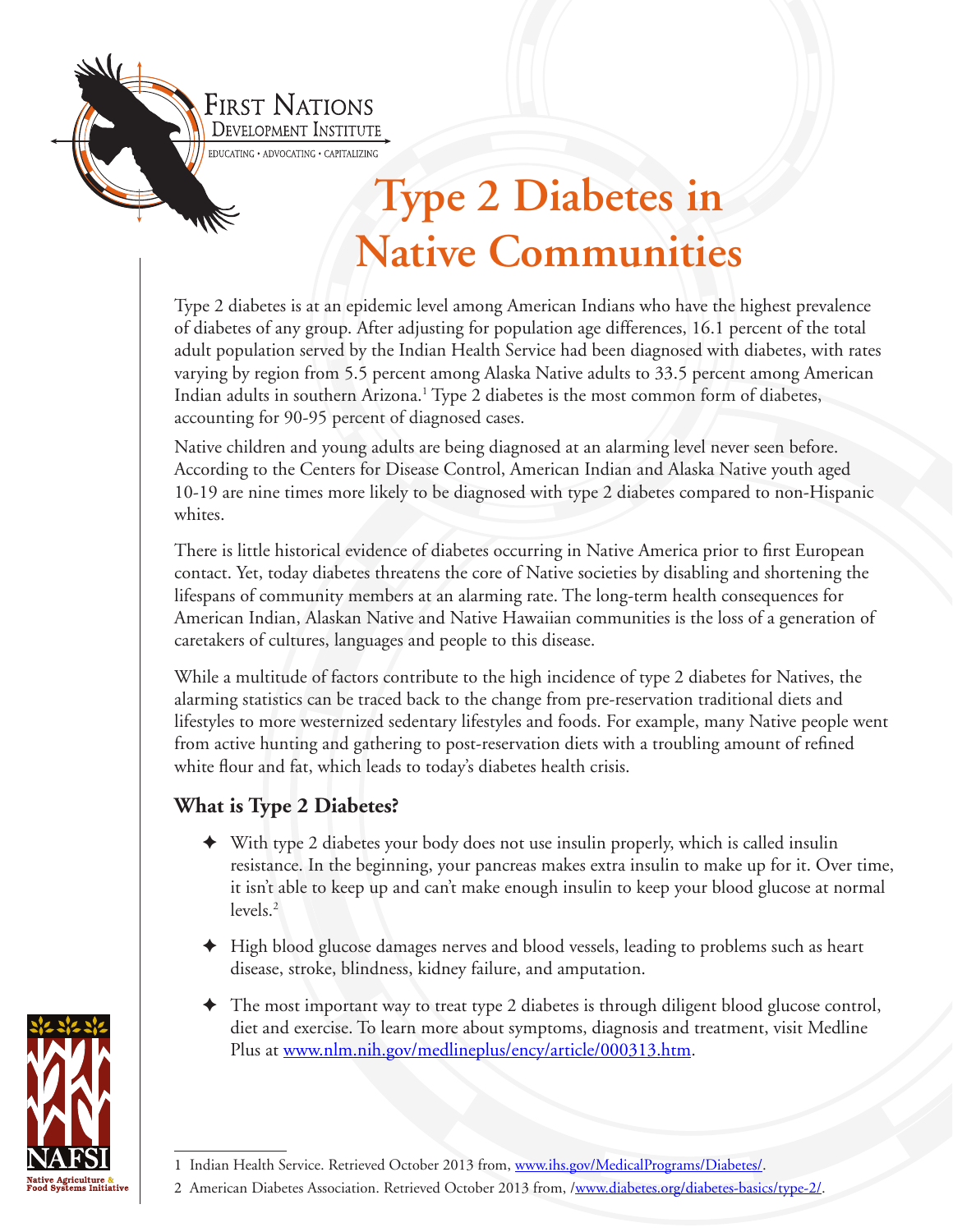

### **What is Pre-diabetes?3**

- ✦ When your blood sugar levels are higher than normal, but not high enough to be diagnosed with diabetes;
- ✦ With pre-diabetes, you are you are at high risk of developing type 2 diabetes and also at increased risk of developing heart disease;
- ✦ Individuals with pre-diabetes are at increased risk of developing type 2 diabetes within a decade *unless* they adopt a healthier lifestyle that includes weight loss and more physical activity.

### **Did you know?**

- ✦ The increasing rates of childhood obesity are the major reason for the growing prevalence of type 2 diabetes in youth. Being overweight is one of the strongest risk factors for the development of type 2 diabetes.<sup>4</sup>
- ✦ Between 1990 and 1998, the total number of American Indian and Alaska Native children, adolescents, and adults aged 35 and younger diagnosed with diabetes increased 71 percent.<sup>5</sup>
- $\blacklozenge$  Adults with diabetes are 2 to 4 times more likely to develop heart disease than those without diabetes.6
- $\blacklozenge$  The risk of stroke is 2 to 4 times higher among people with diabetes.<sup>7</sup>

### **Study shows how to delay and possibly prevent type 2 diabetes**

- ✦ Type 2 diabetes can be managed or even prevented. With proper education, dietary changes and exercise, those who have been diagnosed can live long and active lives.
- ✦ A study by the National Diabetes Prevention Program of people at high risk for diabetes showed that by losing 5- to 7-percent of your total weight (or 10 to 14 pounds for a 200-pound person), you may delay and possibly prevent type 2 diabetes.
- ✦ The study showed how people who did moderate exercise and made dietary changes reduced their risk of getting type 2 diabetes by 58 percent.

5 National Diabetes Prevention Program study. Findings published in the February 7, 2002, issue of the New England Journal of Medicine. Retrieved October 2013 from, http://diabetes.niddk.nih.gov/dm/pubs/preventionprogram/

<sup>7</sup> Special Diabetes Program for Indians. Facts-at a Glance. Retrieved October 2013 from, www.ihs.gov/MedicalPrograms/Diabetes/HomeDocs/Resources/.



<sup>3</sup> Joslin Diabetes Center. Retrieved October 2013 from, www.joslin.org/info/what\_is\_pre\_diabetes.html.

<sup>4</sup> Special Diabetes Program for Indians: Type 2 Diabetes and Youth: Acting Now for Future Generations. Retrieved October 2013 from, www.ihs.gov/medicalprograms/diabetes/.

<sup>6</sup> Special Diabetes Program for Indians. Facts-at a Glance. Retrieved October 2013 from, www.ihs.gov/MedicalPrograms/Diabetes/HomeDocs/Resources/.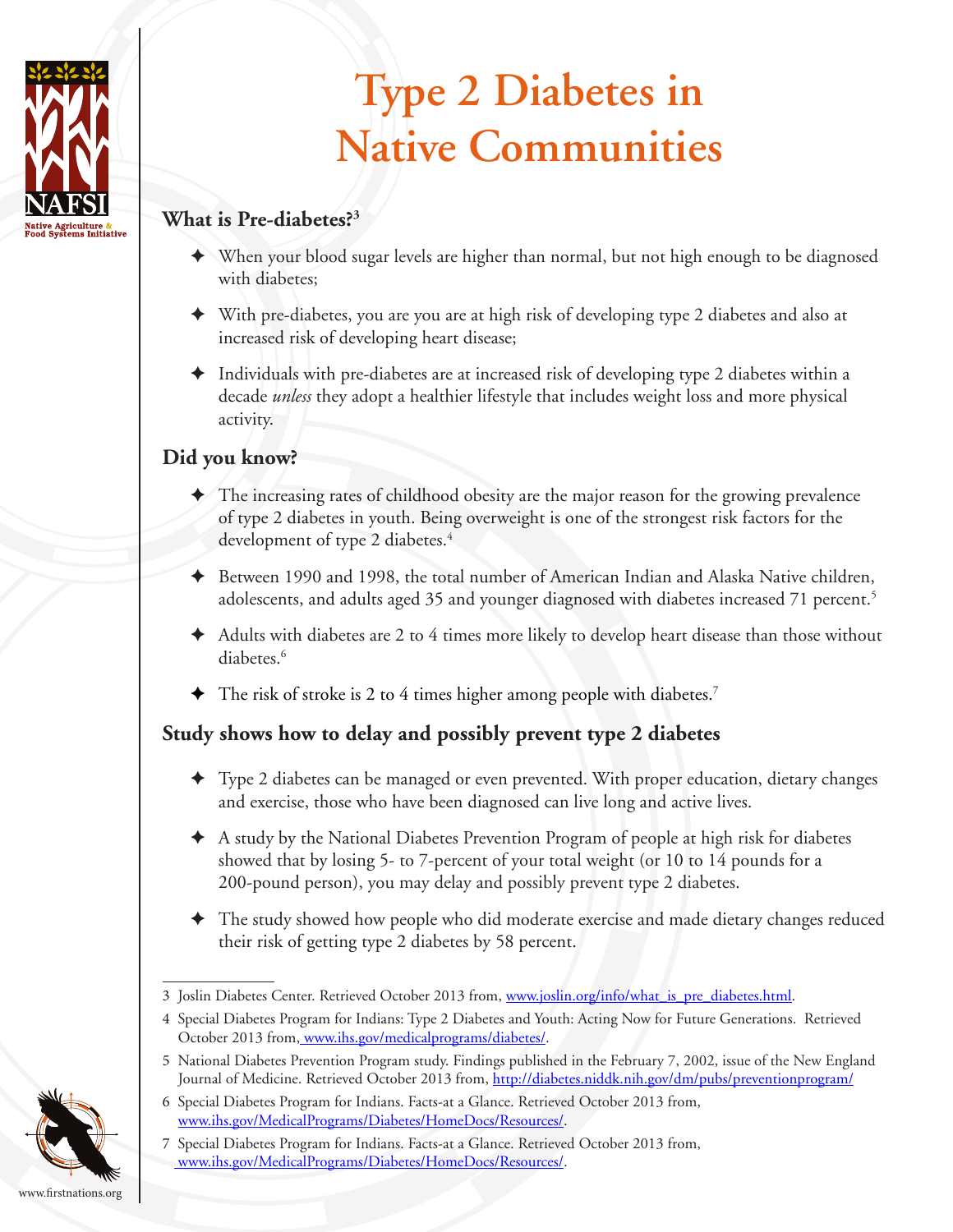

### **People who had positive results in the study made the following lifestyle changes:**

- ✦ Exercised about 30 minutes a day, 5 days a week, usually by walking; and
- Lowered their intake of fat and calories.

#### **Other prevention tips from the Centers for Disease Control include:**

- ✦ Foot care programs that include regular examinations and patient education could prevent up to 85 percent of diabetes-related amputations.
- ✦ Blood pressure control reduces the risk of heart disease and stroke among people with diabetes by 33–50 percent and the risk of eye, kidney, and nerve diseases by about 33 percent.
- ✦ Detecting and treating diabetic eye disease with laser therapy can reduce the development of severe vision loss by an estimated 50–60 percent.

With moderate exercise and making healthier food choices, you and your family can reduce your risk of or prevent type 2 diabetes dramatically. There is also a movement in tribal communities to produce traditional foods that will lead to a reduction in type 2 diabetes. For example, the Centers for Disease Control launched a five-year program to use traditional foods and sustainable environmental practices to promote healthy lifestyles and prevent type 2 diabetes in Native communities. To learn more about how 17 tribal communities are using traditional foods and use sustainable ecological approaches to promote healthier communities, visit [www.cdc.gov/diabetes/projects/ndwp/traditional-foods.htm](http://www.cdc.gov/diabetes/projects/ndwp/traditional-foods.htm).

### **For more information, visit:**

- ✦ *10 ways to Prevent Type 2 Diabetes* http://ndep.nih.gov/media/ten-ways-american-indians.pdf
- ✦ Special Diabetes Program for Indians at the National Indian Health Board [www.nihb.org/sdpi/sdpi\\_overview.php](http://www.nihb.org/sdpi/sdpi_overview.php)
- ✦ Center for Disease Control *Keeping Track of Your Blood Glucose*  [www.cdc.gov/diabetes/pubs/tcyd/ktrack.htm](http://www.cdc.gov/diabetes/pubs/tcyd/ktrack.htm)
- ✦ Eagle Books, which were developed by the CDC Division of Diabetes Translation's [Native](http://www.cdc.gov/diabetes/projects/diabetes-wellness.htm)  [Diabetes Wellness Program](http://www.cdc.gov/diabetes/projects/diabetes-wellness.htm), and include diabetes prevention materials for children. [www.cdc.gov/diabetes/pubs/eagle/index.html](http://www.cdc.gov/diabetes/pubs/eagle/index.html)
- ✦ Native Diabetes Wellness Program [www.cdc.gov/diabetes/projects/diabetes-wellness.htm](http://www.cdc.gov/diabetes/projects/diabetes-wellness.htm)